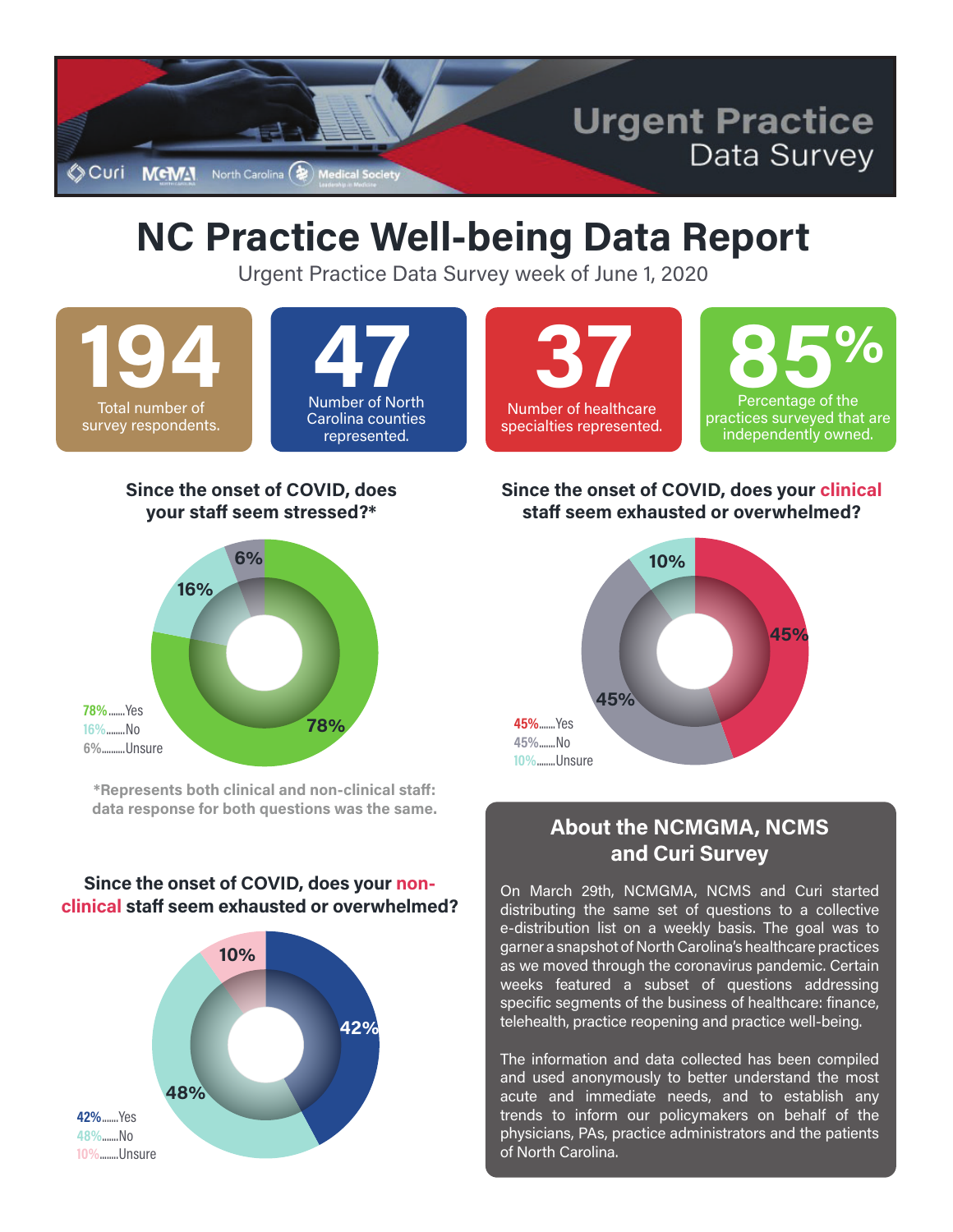# **NC Practice Well-being Data Report**

Urgent Practice Data Survey week of June 1, 2020

**Since the onset of the COVID-19 pandemic, has your practice communicated to staff (clinical and/or non-clinical) about ensuring**  PHYSICAL HEALTH

**they are taking care of their physical health (nutrition, physical activity, stress reduction, sleep) during this time?**



**Maintaining optimism during this stressful and uncertain time is an important element in response to this pandemic. What type of emotional support would help you and your staff** 

**MENTAL** HEALTH



- **29%** .......Access to tools like stress management, meditation apps or virtual exercise options to distribute to staff.
- **21%** ........Free or enhanced access to telephonic professional and family counseling for individual employees.
- **36%** .......Dedicated communications (e.g. website or daily emails) focused on maintaining morale during this pandemic with meaningful content and links to tools and resources.

**14%** ........Other.

**Since the onset of the COVID-19, has your practice communicated to staff (clinical and/or non-clinical) about mental health resources available, including Employee Assistance Program (EAP) and mental health benefits, to help themselves and their family? Since the onset of the pandemic, has your practice offered EAP for mental or emotional issues? If EAP offered, has utilization changed since COVID-19 began? 59%** .......Stayed the same 0.00% 10.00% 20.00% 30.00% 40.00% 50.00% 60.00% **53%**.......Yes **53% 40% 7% 40%**.......No **7%**..........Unsure 0.00% 20.00% 40.00% 60.00% 80.00% 0.00% 10.00% 20.00% 30.00% 40.00% 50.00% 60.00% **26%**.......Yes **26% 67% 7% 67%**.......No **7%**..........Unsure **2% 21% 59% 9% 9% 2%** ..........Increased significantly **Increased** some **9%** ..........Decreased significa<sub>ntly</sub> **9%** ..........Decreased some **respondents Percentage of respondents Percentage of respondents Percentage of respondents MENTAL** HEALTH MENTAL HEALTH **MENTAL** HEALTH